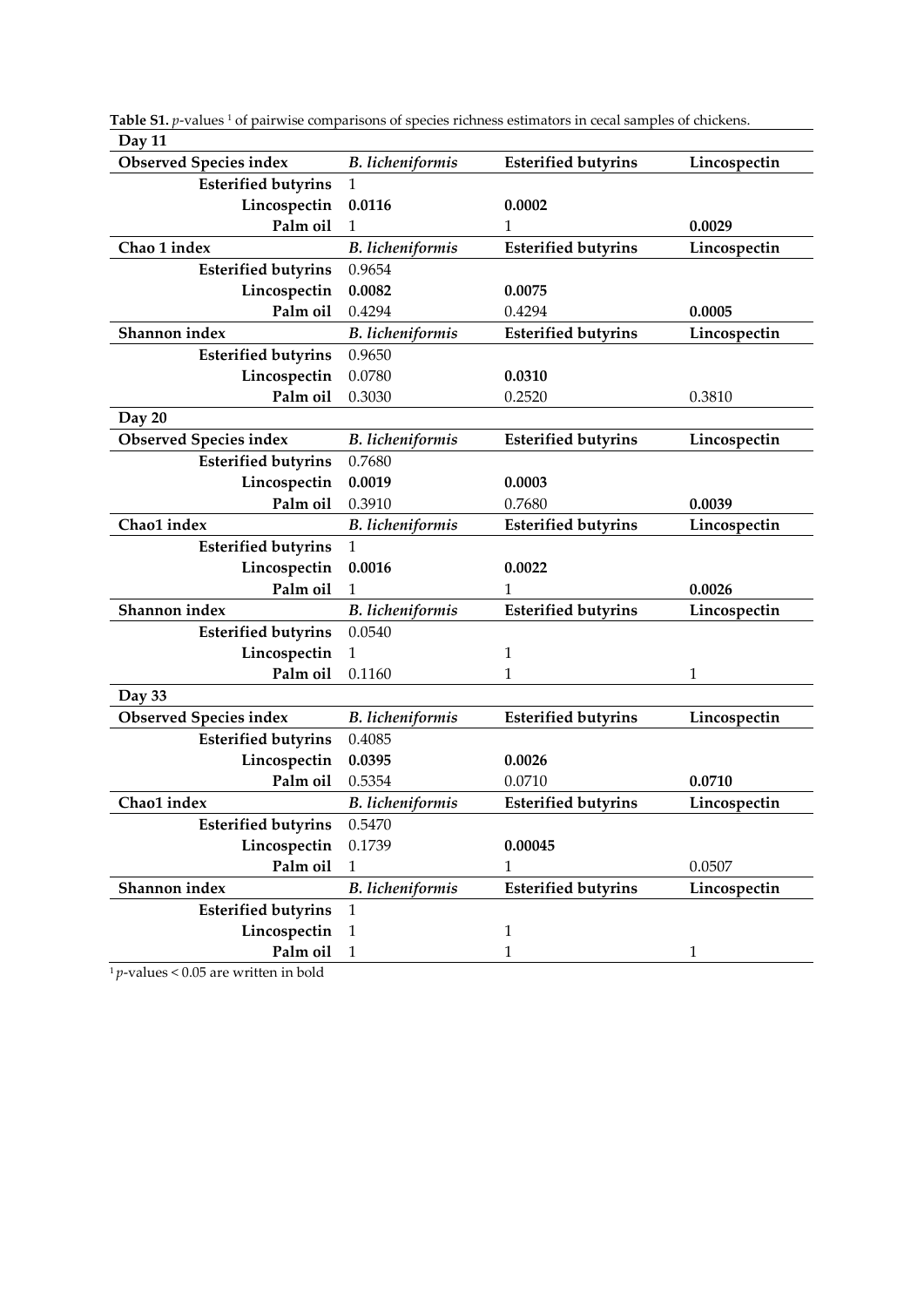| Lincospectin vs B. licheniformis    |            |          |                   |                |                     |                    |                               |
|-------------------------------------|------------|----------|-------------------|----------------|---------------------|--------------------|-------------------------------|
| log2FoldChange                      | pvalue     | padj     | OTU_ID            | Phylum         | <b>Class</b>        | Order              | Family                        |
| $-6.87$                             | 7.15e-15   | 2.29e-13 | OTU <sub>2</sub>  | Bacteroidetes  | Bacteroidia         | Bacteroidales      | Bacteroidaceae                |
| 8.11                                | 7.94e-10   | 1.27e-08 | OTU_76            | Actinobacteria | Actinobacteria      | Bifidobacteriales  | Bifidobacteriaceae            |
| 6.85                                | 2.29e-09   | 2.44e-08 | OTU_208           | Firmicutes     | Bacilli             | <b>Bacillales</b>  | Staphylococcaceae             |
| $-5.34$                             | 1.76e-08   | 1.41e-07 | OTU_137           | Firmicutes     | Clostridia          | Clostridiales      | Clostridiaceae 1              |
| $-10.1$                             | 3.82e-08   | 2.44e-07 | OTU_57            | Tenericutes    | Mollicutes          | Mollicutes RF9     | uncultured rumen bacterium    |
| $-7.38$                             | 3.32e-07   | 1.77e-06 | OTU_277           | Firmicutes     | Clostridia          | Clostridiales      | Defluviitaleaceae             |
| $-5.50$                             | 1.16e-05   | 5.32e-05 | OTU_121           | Firmicutes     | Clostridia          | Clostridiales      | Ambiguous_taxa                |
| $-5.96$                             | 8.96e-05   | 0.0004   | OTU_148           | Tenericutes    | Mollicutes          | Mollicutes RF9     | uncultured bacterium          |
| 2.43                                | 0.0011     | 0.0040   | OTU_24            | Proteobacteria | Gammaproteobacteria | Enterobacteriales  | Enterobacteriaceae            |
| $-4.90$                             | 0.0016     | 0.0052   | OTU_74            | Tenericutes    | Mollicutes          | Mollicutes RF9     | Ambiguous_taxa                |
| $-0.951$                            | 0.0020     | 0.0059   | OUT <sub>_3</sub> | Firmicutes     | Clostridia          | Clostridiales      | Ruminococcaceae               |
| $-2.69$                             | 0.0032     | 0.0084   | OTU_102           | Firmicutes     | Clostridia          | Clostridiales      | Christensenellaceae           |
| $-2.11$                             | 0.0040     | 0.0097   | OTU_115           | Firmicutes     | Clostridia          | Clostridiales      | Clostridiales vadinBB60 group |
| $-2.02$                             | 0.0066     | 0.0220   | OTU <sub>62</sub> | Firmicutes     | <b>Bacilli</b>      | Lactobacillales    | Streptococcaceae              |
| 2.44                                | 0.0147     | 0.0461   | OTU_11            | Firmicutes     | Erysipelotrichia    | Erysipelotrichales | Erysipelotrichaceae           |
| Lincospectin vs Esterified butyrins |            |          |                   |                |                     |                    |                               |
| log2FoldChange                      | pvalue     | padj     | OTU_ID            | Phylum         | <b>Class</b>        | Order              | Family                        |
| $-8.57$                             | 1.46e-18   | 6.27e-17 | OTU_2             | Bacteroidetes  | Bacteroidia         | Bacteroidales      | Bacteroidaceae                |
| $-11.5$                             | 2.99e-15   | 6.43e-14 | OTU_57            | Tenericutes    | Mollicutes          | Mollicutes RF9     | uncultured rumen bacterium    |
| 8.69                                | 1.44e-13   | 2.07e-12 | OTU_76            | Actinobacteria | Actinobacteria      | Bifidobacteriales  | Bifidobacteriaceae            |
| 6.52                                | 7.58e-10   | 8.15e-09 | OTU_208           | Firmicutes     | Bacilli             | <b>Bacillales</b>  | Staphylococcaceae             |
| $-4.51$                             | 1.15e-07   | 9.93e-07 | OTU_227           | Firmicutes     | Clostridia          | Clostridiales      | Clostridiaceae 1              |
| $-6.15$                             | 2.79e-06   | 2.00e-05 | OTU_277           | Firmicutes     | Clostridia          | Clostridiales      | Defluviitaleaceae             |
| $-5.52$                             | 5.95e-06   | 3.66e-05 | OTU_67            | Tenericutes    | Mollicutes          | Mollicutes RF9     | uncultured bacterium          |
| $-5.22$                             | 7.10e-06   | 3.82e-05 | OTU_74            | Tenericutes    | Mollicutes          | Mollicutes RF9     | Ambiguous_taxa                |
| $-5.59$                             | $2.04e-05$ | 9.76e-05 | OTU_121           | Firmicutes     | Clostridia          | Clostridiales      | Ambiguous_taxa                |
| $-2.53$                             | 0.0021     | 0.0090   | OTU_102           | Firmicutes     | Clostridia          | Clostridiales      | Christensenellaceae           |
| 0.986                               | 0.0025     | 0.0099   | OTU_4             | Firmicutes     | Clostridia          | Clostridiales      | Lachnospiraceae               |
| Lincospectin vs Palm oil            |            |          |                   |                |                     |                    |                               |
| log2FoldChange                      | pvalue     | padj     | OTU_ID            | Phylum         | <b>Class</b>        | Order              | Family                        |

**Table S2.** Families with significant different abundance between lincospectin and the administered feed additives at day 11.